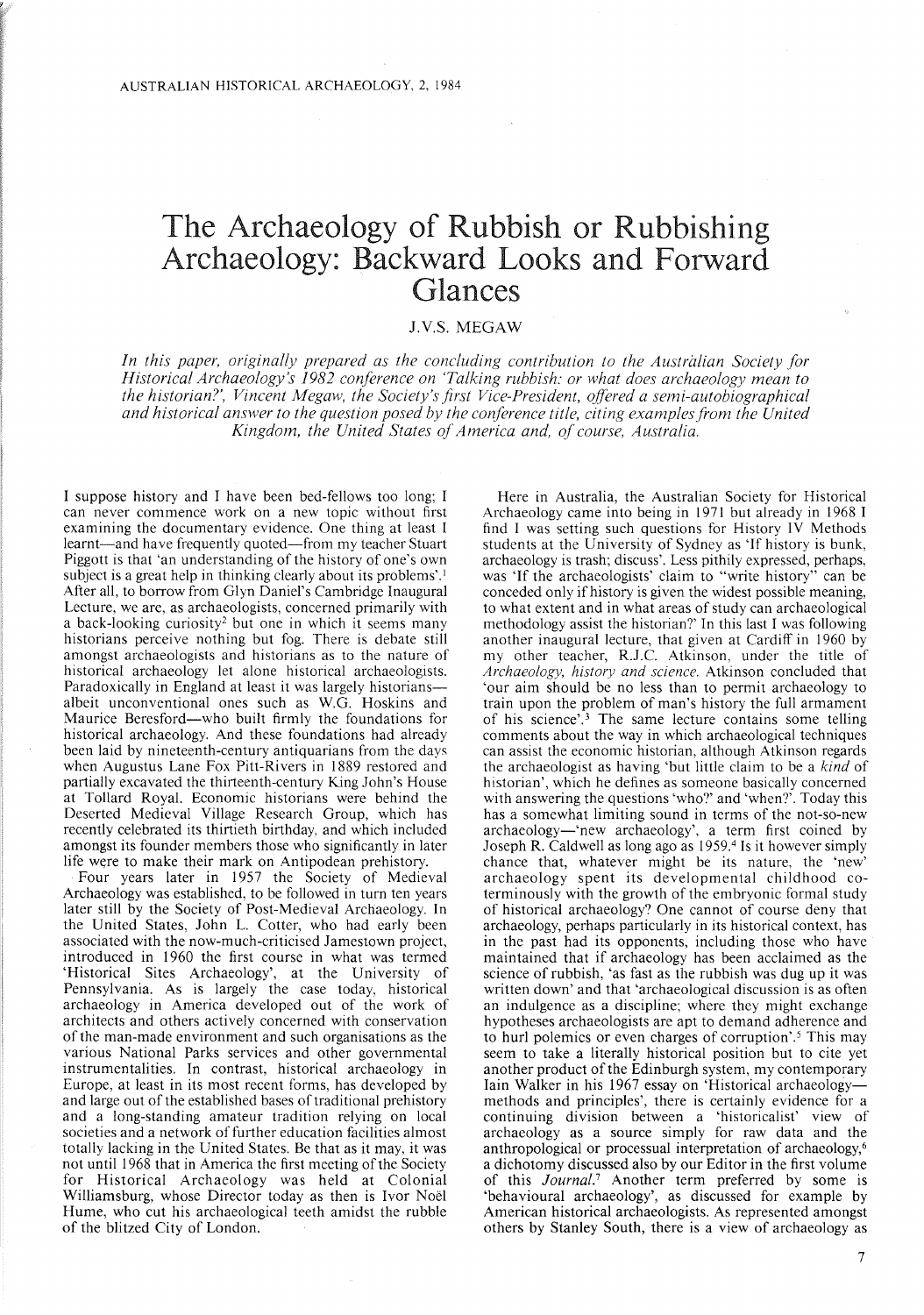'the study of interactions of natural and cultural processes that create archaeological deposits'.<sup>8</sup> It is just these historical archaeologists who forget the truism that 'in each area in a given period different kinds of history can be written. History is a Protean hydra'.<sup>9</sup> The manner in which in the United States the Vietnam War may have influenced archaeology's course, at a time when it was turning to the study of cultural variation, is one interesting theory-though the rise of black power in the same period may have been even more significant.<sup>10</sup> As Piggott commented in summing up a conference not on history *and* archaeology, but the history *of*archaeology, one needs continuously to be aware how vital is the 'concept of changing "truths" and "explanations" demanded in archaeology and prehistory'.<sup>11</sup>

It may however still be instructive to pursue further some historical attitudes. Walker also cites Dame Joan Evans, delivering in 1961 the anniversary address to the Society of Antiquaries of London as its first (and so far only) woman president. Objecting to the use of archaeological techniques in 'historic and well-documented *[sic]* medieval studies', she clearly preferred the 'more subtle, more aesthetic and more civilised methods of approach' of the art-historian, alleging that the contemporary school of British medieval archaeologists were more interested in 'plans of cowsheds and a series of the sections of the rims of cooking pots'.<sup>12</sup> It seems almost like an unconscious rebuttal of such views, that James Deetz should have entitled his stimulating 1977 introduction to the archaeology of early colonial life in America: *In small things forgotten .* . .

**In** the same year as Joan Evans' address however, Evans-Pritchard, then Professor of Social Anthropology at Oxford, gave a lecture in Manchester entitled 'Anthropology and history'. **In** this he developed further an earlier attack on the functionalist school of anthropologists and argued that social anthropology was closer to certain kinds of history than to the natural sciences. **In** a piece which should be required reading for all archaeologists, new or old, Evans-Pritchard commented on how 'anthropologists have tended to be uncritical in the use of documentary sources'; they 'have seldom made very serious efforts to reconstruct from historical records and verbal traditions the past of the peoples they have studied' and it is a clear 'measure of the lack of interest anthropologists have shown in the past of the simpler societies that they [have] made little attempt ... to make a clear differentiation between history, myth, legend, anecdote and folk 10re'.13 Substitute 'archaeologists' for 'anthropologists' and the finger I think could point at many of us who have professed an interest in uniting history and archaeology. It is just as well that we have at least some model applications of the use of historical evidence—oral as well as written—in the service of regional archaeology, as represented by the work of Isabel McBryde and her students in the New England tablelands<sup>14</sup>, to contrast with the naive shot-gun approach or grab-bag of analogies offered by others." From the other side of the Pacific, Bruce Trigger's work on the Huron is a model of historical and ethnographic reconstruction.<sup>16</sup> It may be significant to note that Trigger's background, as that of the doyen of the history of Australian archaeology in the service of all periods and all peoples, John Mulvaney, is as an ancient historian. The antecedents and genesis of historical archaeology in Australia will be reverted to in a later paragraph; first, however, briefly to return to the United States, since it is here in a very real sense that the science of rubbish has flourished.

I have earlier referred to an historicalist or 'object-based' archaeology. Noel Hume's work at Colonial Williamsburg, for example, has demonstrated the need for a thorough knowledge of the history and objects of the period of the site being dug, a precept one would expect from the author of *Guide to the artifacts of colonial America.<sup>17</sup> The same point* lies at the roots of urban archaeology in all those areas of the globe where the sound of the bulldozer has been heard in the land. **In** American New England, the examination of pottery inventories at the port of Salem demonstrates 'the persistence of taste for English wares scarcely diminished by the Revolution' and 'that the separation of the thirteen colonies from the mother country was for some time political rather than economic'.<sup>18</sup> The importance of detailed ceramic study for medieval urban sites in southern England, for interpreting trading patterns with the Continent and the general economic history of the period, is no less significant.<sup>19</sup> Here in Australia we ignore at our peril such basic data as those available for the products of the Lithgow pottery, so carefully documented by Ian Evans.<sup>20</sup> As a Celtic numismatist has put it in attempting yet another redefinition of history *versus* archaeology, 'historical documents may ... provide invaluable evidence of the organisation of an industry and of the social status and activity of some of those engaged in it, but only archaeological evidence can demonstrate the scale of production and geographical distribution of the product'.<sup>21</sup>

Archaeology may fairly be claimed as literally a materialistic study in which history may be used as a form of experimental control; an almost romantic view of historical documents, as offering unbiased witnesses of the past, is a view given considerable emphasis by some of the keenest and most authoritative minds in contemporary archaeological thought. While it might be wondered whether, any more than with the camera, history never lies, Lewis Binford has written that 'we have the option of excavating those places and, walking through history, as it were, alongside an historical character, trying to relate what we find in the ground to what he reports as having occurred there'.<sup>22</sup>

**In** the immediate post-World-War-II period the Cambridge school of environmental and economic prehistorians, under Grahame Clark and Eric Higgs, developed the meaningful science of rubbish and the messages transmitted down the line, in the peak period of archaeological colonisation of the Antipodes by Cambridge graduates, are perhaps only gradually being translated from the prehistoric to the historical context and on into the contemporary period.<sup>23</sup> In a collection of essays edited by Richard Gould and Michael Schiffer, under the title of *Modern material culture: the archaeology ofus,* Rathje in his main contribution mentions A.V. Kidder's excavation of a town dump in Massachusetts, in the 1920s, as a pioneering example of the use of such sites as open-air laboratories for training in archaeological field principles, testing those principles and relating our society to those of the past. Rathje's emphasis on the importance of the training potential of the archaeology of rubbish is brilliantly demonstrated in his own Tucson 'project du garbage' established in 1972.24 Rathje's research may have been related to studies on stress patterns but also it started as a training exercise for archaeology students. One is reminded of Mortimer Wheeler's 1930s' exercises in stratigraphical interpretation, during the daily re-excavation of the Maiden Castle spoil heaps. It is also significant to note, with reference to Rathje's work, the interest evinced in it by those concerned with consumer behaviour in the acquisition, use and disposal of food and other resources at the household level. <sup>25</sup> And of course Lewis Binford, 'the oldest new archaeologist in town' as Albert Spaulding has termed him, has himself of late been much concerned with bones.<sup>26</sup> A most interesting recent exercise in discerning pattern in material culture, as revealed in waste disposal, is the excavation of successive generations of refuse in the neighbourhood of Harvard Yard in Cambridge, Massachusetts; here it seems not only possible to detect temporal variations but also notable differences between student and domestic household discards.<sup>27</sup>

The manner in which a study of the material cultural remains of the past may show significant variations in behaviour patterns amongst minority groups within larger social units, is something which should be of particular interest to us here in Australia. But it is a process not without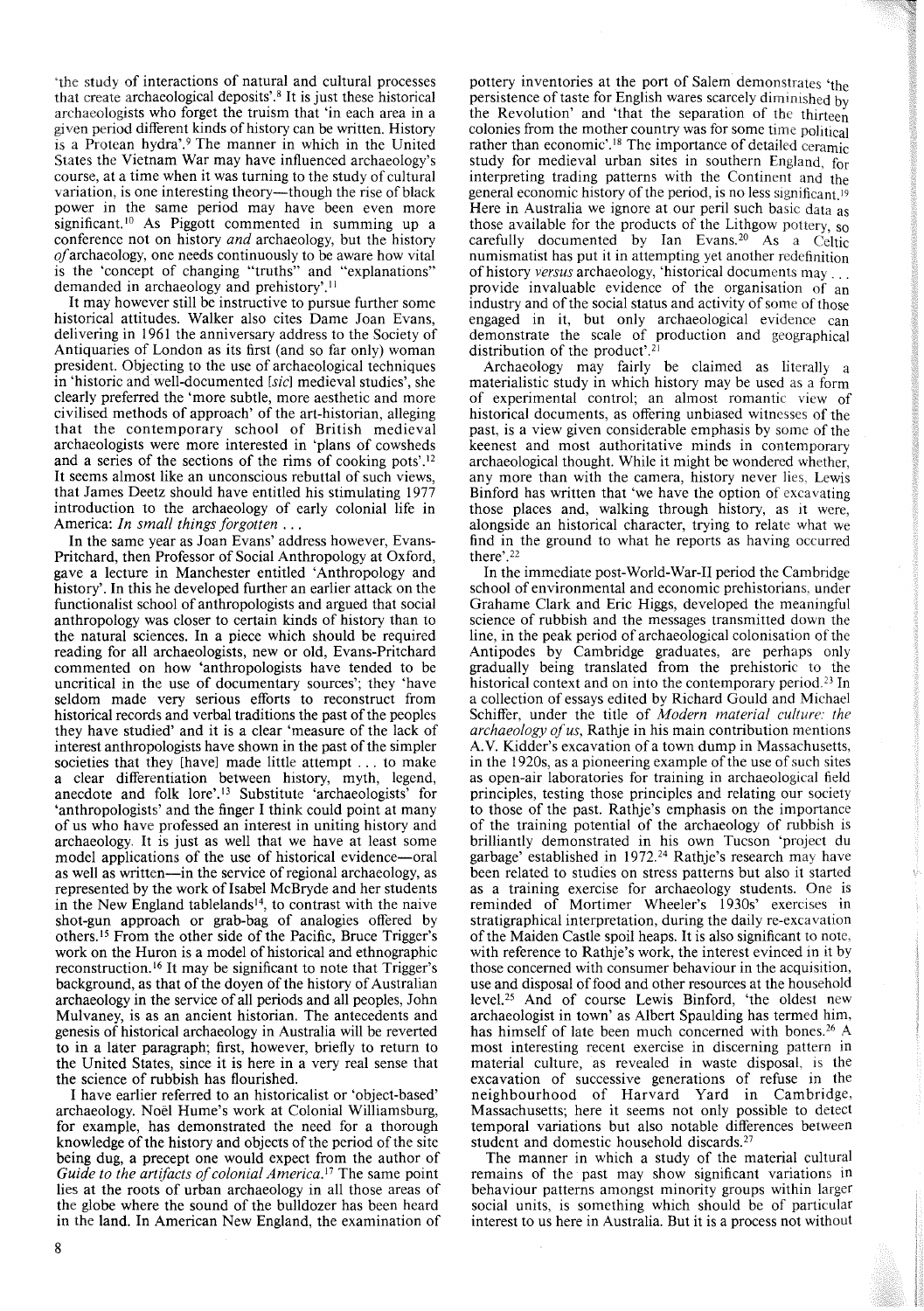controversy, as witness Deetz' interpretation of his excavation of the small settlement of free blacks established at Parting Ways in Plymouth, Massachusetts, for about a generation from c.A.D. 1790. It is, to say the least, arguable whether such work has established the validity of archaeological techniques for supplementing the traditional historical sources for Afro-American culture.<sup>28</sup> Notwithstanding, one must note with approval the recognition which is given to archaeological approaches in the study of Aboriginal and Islander history, in a recently produced *Handbook*.<sup>29</sup>

One clear area of continuing archaeological application is the study of cultural change; there is an almost unchanging adherence to an evolutionary model, as applicable to brand packaging as to Oscar Montelius' railway carriages.<sup>30</sup> The prime example continues, of course, to be the study of cemeteries. Edwin Dethlefsen's most recent excursion into the use of an archaeological perspective in the study of community-to use his own words-has been the examination of the last hundred years or so of a North Florida Protestant cemetery.<sup>31</sup> The basic approach has altered little from preceding studies of the rubbish that is the dead in colonial New England—whether in North America or New South Wales~or medieval Old England. Graveyard archaeology is another perfect example of the potential for student participation, which may be extended to secondary educational levels as a 1982 winning Welsh submission in the schools section of the British Archaeological Awards demonstrated. Graveyards are also one of the most obvious examples of visible 'cultural baggage', a term first coined by Max Crawford in the early 1950s and appropriated in the '60s to describe materially observable aspects of evolving Australian society.<sup>32</sup> The phrase has become recently much in vogue amongst Australian prehistorians, but then I entirely agree with Stan South's observation that 'historical archaeology is not different from other kinds of archaeology in its need to delineate patterns within past cultural systems', $B_3$  while Binford has recently claimed that 'Archaeologists (and perhaps some historians) are the only researchers with facts of direct relevance to evolutionary episodes<sup>\*</sup>.<sup>34</sup>

The setting up of more and more specialist institutions would seem to endanger such a principle. This is not, of course, to decry the importance of such developments as the establishment of the Department of Archaeology at the University of York, with its clearly historical bias, the inter-Departmental Unit of Historical Archaeology at Sydney or, yet again, the more recent development of diploma courses offered by the Institute of Industrial Archaeology, based on the Ironbridge Gorge Museum Trust and offered in cooperation with the University of Birmingham's Department of Economic and Social History. One should however note that in none of these institutions is the central need for a basic training in suitable field techniques ignored.

As one who has long ago been converted to Jesuistical educational principles, I have hinted several times in the previous paragraphs at the usefulness of varying aspects of the examination of historical material, as a methodological training ground for students. At primary and secondary school levels, the *Learning through the historical environment* project of the History Teachers' Association of Australia is one more welcome development.<sup>35</sup> Conversely, it is an interesting historical fact that many, nay most, central figures in the gradual and continuing growth of historical archaeology in Australia are or were prehistorians. As such they embrace Central Europe, the Eastern Mediterranean and Africa, all areas where once more the knowledge of those regions' more recent history. is essential in understanding their distant past. In putting in a plug for the old archaeology as the broad view, broad temporally and geographically, one should not forget the importance of this precept. In this sense them, I believe that there is indeed no such readily identifiable species as an historical archaeologist.

One Australian example of material cultural baggage may suffice to emphasise this point. The external round chimney of the Cornish settlements of South Australia reflects an origin in West Penwith, where I first encountered the type when in the mid-fifties I was practising historical archaeology before I knew there was such a thing. The round chimney also occurs at Port Essington, in the short-lived military settlement of Victoria (A.D. 1838-1849).<sup>36</sup> The round chimney is an important indication of the source of the labour employed in its construction, even as the remains of Chateau Margaux burgundy bottles, here and at the site of First Government House in Sydney. are witnesses to actual confrontations during the Franco-British imperialist rivalries of the early nineteenth century. (Incidentally, the thorough study of Port Essington must rank with the examination of James King's Irrawang pottery of 1833–1855,<sup>37</sup> as amongst the most thoroughly investigated and least extensively published pioneering investigations into the potential value of archaeological techniques in furthering Australian historical knowledge.)

In the present context of specialisation *versus* generalisation, one may consider the following statement on the investigation by a prehistorian of a short-lived fort of the American War of Independence, regarded as 'an excellent example of the maxim that with a scientific paradigm and skilful use of method, explanation of archaeological phenomena in terms of the past cultural system can be accomplished without having to spend many years developing an expertise in handling data from the historic period ...'38 Curiouser and curiouser and <sup>a</sup> prime example of what one might term the American-influenced 'look-afterthe-theory-and-the-practice-will-look-after-itseIr school. I hope it is unlikely that such a view would be expounded by an Australian historical archaeologist, let alone many if any of his or her British counterparts. Without specialist knowledge, what one may wonder would have been the value of the industrial archaeological surveys in South Australia by Dennis Cumming, without his engineering expertise,<sup>39</sup> or ofthe growing importance of maritime archaeology in several areas of Australia. This last has advanced greatly just through the establishment of the Western Australian Museum's Department of Maritime Archaeology, supported as it is by conservation facilities which must be the envy of many similar institutions in the Northern Hemisphere. There also, however, continue to be major contributions through the work of those who are technically amateur archaeologists, nowhere, to be once more the South Australian chauvinist, so well demonstrated than in the important and continuing work of the Society for Underwater Historical Research Inc. In the renovation of historic sites and buildings and their management use, the need for continuous watching briefs by those qualified to conduct them might seem a superfluous truism. But it has been recently brought home to those of us in Adelaide, who have evinced a concern as to the development of the historic North Terrace precinct right in the heart of the city. A public concern in maintaining a future for the past may seem to be exemplified by the South Australian Constitutional Museum, housed in the restored former Legislative Assembly building. However, in Sydney the Battle of Bridge Street continues to rage over the foundations of Governor Arthur Phillips' Government House, constructed in the year of the arrival of the first convict fleet in 1788. Again, the salvage excavations carried out on the site of Adelaide's Destitute Asylum, initially as much in spite of than because of state support, were the outcome-and the victims-of a view of the past which is still largely concerned to conserve only that which can be seen above ground, not what may be discovered below ground.<sup>40</sup> Lest one is dazzled by a view of historic conservation in the United States being above suspicion, the recent short shrift given to the need for detailed examination of Paul Revere's house, in historic downtown Boston, demonstrates that there too the price of preservation is more than eternal vigilance. $41$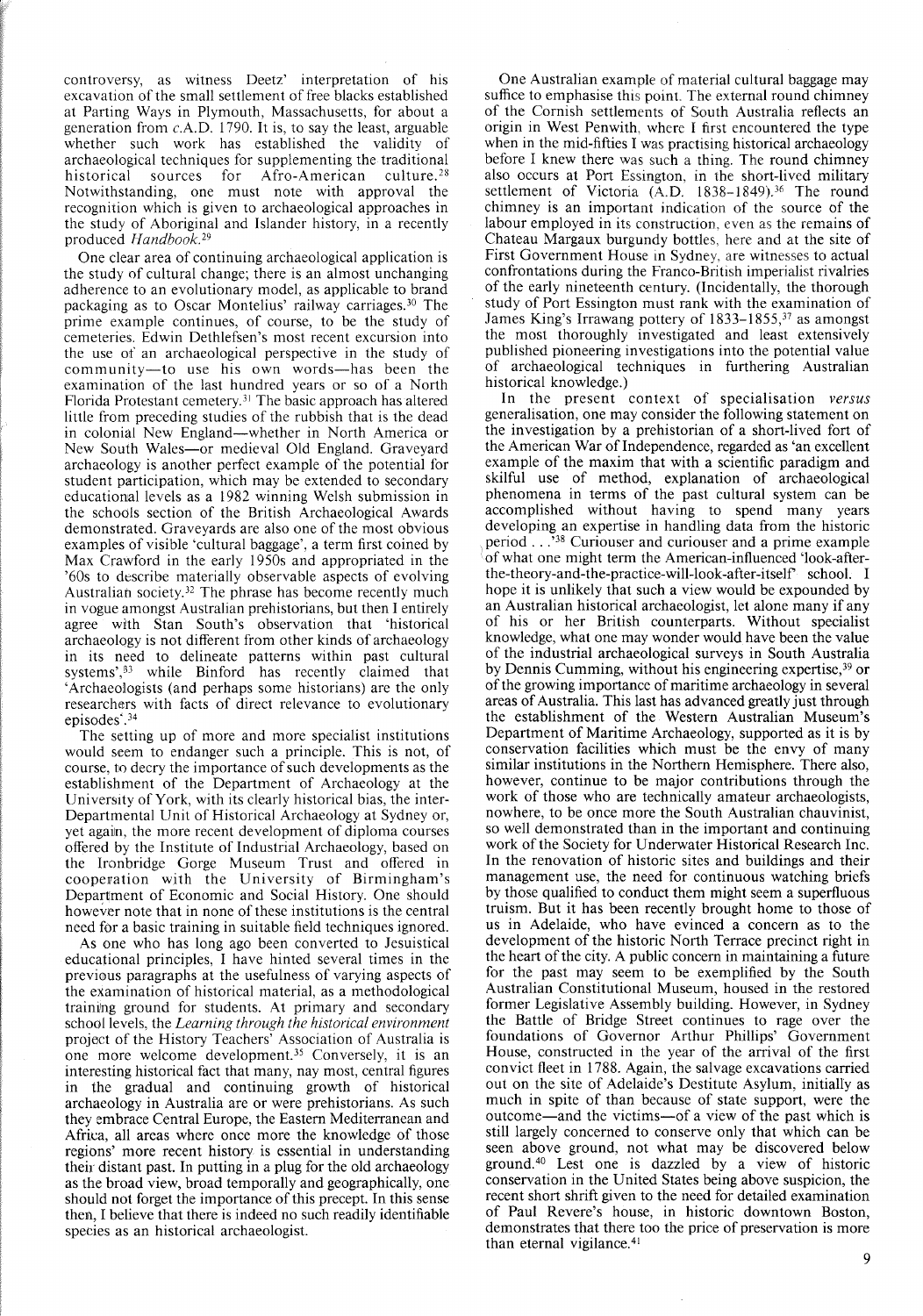And here I wish finally to comment on one area of historical archaeology which is totally outwith my own expertise but yet is one where perhaps the most urgent priorities for the immediate future for historical archaeology in Australia lie. This is what one might refer to as the adequate recording of the past as perceived in the present. At the seminar on Industrial and Historical Archaeology arranged at Goulbourn in 1979 by the New South Wales National Trust, John Mulvaney commented on the need for field archaeology in the sense of above-ground archaeology as developed in Britain by O.G.S. Crawford in the 1920s.42 It should be noted that in Europe, unlike Australia, selective excavation has always been regarded as necessary to elucidate certain aspects of structural history. For example, this has always been the case in the day-to-day workings of the U.K. Royal Commissions on Ancient and Historical Monuments (currently separate and unaffected by the 1979 Ancient Monuments and Archaeological Areas Act, which created the new umbrella organisation of the Historic Buildings and Monuments Commission). In the areas of industrial archaeology, however, it is a curious feature of a too rigid fixing of the analytical eye above ground, that the only thorough archaeological excavation that I know to have taken place before 1980 in the Ironbridge Gorge was the excavation of a rubbish dump at the Coalbrookdale potteries-and this by architectural students from Manchester. Again however things are changing.

It might be asked why it is necessary to labour a point made so often by David Dymond in his undeservedly largely ignored 1974 study, *Archaeology and History,* subtitled, significantly for our present purposes, 'A plea for reconciliation'. In referring to Carl Sauer's concept of the 'cultural landscape', Dymond comments that 'archaeology in its largest dimension is close to, and hardly distinguishable from, historical geography'.<sup>43</sup> Of late, in addition to valuable pioneering work by Australian geographers and architectural historians, some less welcome and pseudo-academic species may be identified amongst the already overcrowded government-sponsored bi- and sesquicentennial surveys. I refer here to such largely non-subjects as the study of 'environmental arts'. These compare ill with the thorough social, geographic, historic and architectural approach demonstrated by studies of the townships of the Adelaide hills and the Barossa Valley, being undertaken by the South Australian Centre for Settlement Studies under the direction of Gordon Young. These have properly found a place in the interim publications of the Australian Bicentennial History's *Australian Historical Geography Bulletin,* and it will not have escaped any who have studied the Centre's researches into the British and continental European antecedents of these settlements, as revealed in their organisation, construction, social life and material culture,<sup>44</sup> that Young is a Mancuniantrained architect. At the University of Manchester's School of Architecture is one of the centres of still-growing interest in vernacular architecture, of which R.W. Brunskill's work is simply the best known.<sup>45</sup> The social history of minority groups in Australia, be they the First Australians of all, German rural settlers or Chinese miners and marketgardeners in the goldfields of Queensland, can only be advanced through the addition of the examination of their social archaeology, that is, information which can only be recovered by archaeological methods. One must, however, guard against an artificial separation of public awareness of the varying intertwining strands of a multi-cultural society. The understanding of cultural institutions, the real effects of the assimilation of cultural baggage, will be meaningless if we do not realise the need, suitably guided, continually to cross inter-disciplinary boundaries. Once again, to study structures without artefacts-or *vice versa-is* to dissect the cadaver of the past by examining the skeleton and discarding the vital organs.

There is a yet more basic need—to build up and to correlate our total data bank of source materials, including

those of oral history. Such sources naturally include pictorial material, as was highlighted by the historic photographs project of the University of Sydney's Macleay Museum. If there is much to be done in terms of field archaeology *sensu* Crawford, there remains a fair amount of armchair or librarydesk archaeology which is as yet underestimated. Certainly, there have been some notable attempts to prevent the degeneration into mere rubbish of two-dimensional no less than three-dimensional records, largely as the result of the work of architects, geographers and engineers. One may cite not only the work of Jeans and Cumming but also the two volumes of the *Manual of architectural history sources,* published in 1981 by the Department of Architecture at the University of Adelaide, under the editorship of David Saunders. Thinking not only of student projects but of the increasing output of contract research, there is a continually growing number of detailed studies. As has been discussed at recent meetings of the Australian and New Zealand Association for the Advancement of Science, these contribute to what seems to be an increasing problem of access to and publication of such work. A time of shrinking resources in the educational field is hardly apposite for suggesting new university initiatives, but I seriously wonder (and not for the first time) if, with the cooperation of the Australian Heritage Commission, there could not be developed some such scheme as the University of Leicester's Graduate Certificate in Post-Excavation Studies, the aim of which is to offer training in the preparation for publication of alreadyexisting data. Too often there seems to be an institutionalised view that look after the field work and the publication will look after itself. Private sponsorship, in an age (it would seem) of growing privatisation, is another area ripe for development and in an Australian context it is somewhat ironical to comment on the substantial contributions which in Britain historical archaeology has received from the major trading banks; in the Antipodes such institutions are hardly in the forefront of moves to conserve the historic heritage.

Nevertheless, in 1972 David Frankel wrote in the staff magazine of the Bank of New South Wales: 'The preservation and the growing awareness of the potential of properly collected material is to be seen as a first step in the development of an historical archaeology which can add significantly to our knowledge of the colonial past and so in various ways further our understanding of the present'.<sup>46</sup> I feel, for those who do not believe in the validity of historical archaeology, that this is not a bad statement to ponder onor is that view now to be regarded as so much meaningless rubbish?47

## **NOTES**

- I. Piggott 1959: 14.
- 2. Daniel 1976.
- 3. Atkinson 1960: 30.
- 4. Willey & Sabloff 1974: 186 ff.
- 5. McEvedy 1967: 9.
- 6. Walker 1967.
- 7. Connah 1983.
- 8. South 1977: see here especially, 'Research strategies in historical archaeology: the scientific paradigm', 1 ff.
- 9. Jack 1977: 24; see also Jack's useful survey currently in press.
- 10. I owe these interesting suggestions respectively to Dr Brian Egloffand Dr M. Ruth Megaw.
- 11. Piggott 1981: 187.
- 12. Evans 1961.
- 13. Evans-Pritchard 1961: 20-21.
- 14. McBryde 1978.
- 15. See for example Megaw 1967.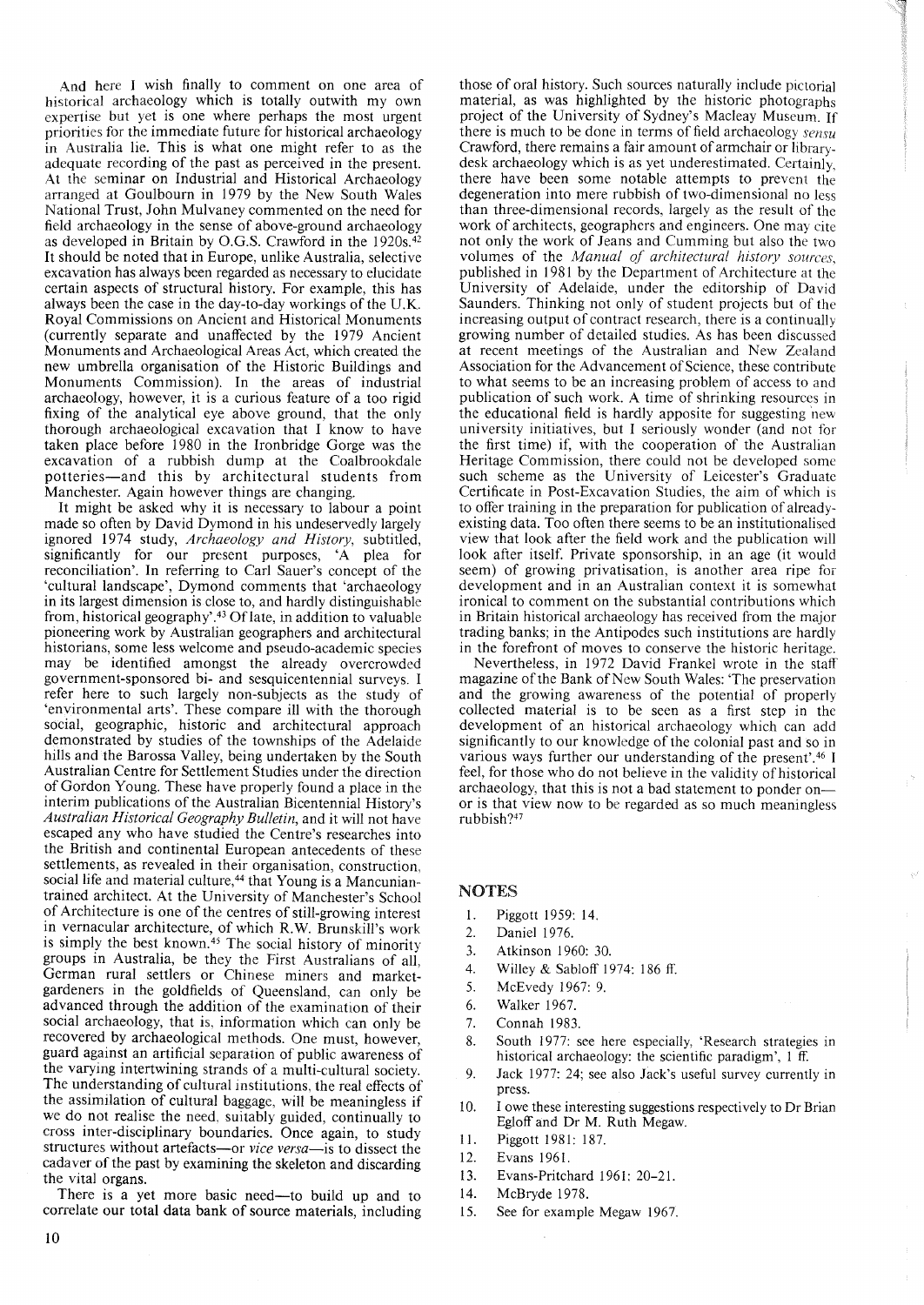- 16. Trigger 1976.
- 17. Noel Hume 1970.
- 18. Cotter 1976.
- 19. Hodges 1982.
- 20. Evans 1980; see also Birmingham 1974 and *Lithgow Pottery: a source book* I-II, *Australian Society for Historical Archaeology, Occasional Papers,* 4-5 (1979).
- 21. Nash 1980: 45.
- 22. Binford 1983: 26.
- 23. Compare the partial (the word is the authors' own) view of the recent development of prehistoric studies in Australia given by Murray & White 1981.
- 24. See for example Rathje & McCarthy 1977; Rathje 1981.
- 25. Gould & Schiffer 1981: *passim.*
- 26. Binford 1981; 1983.
- 27. Graffam 1982.
- 28. Deetz 1976; 1977: 138 ff.
- 29. Barwick et al. 1980: section 10.
- 30. Soechting 1977.
- 31. Dethlefsen 1981.
- 32. I owe this reference to Professor D.J. Mulvaney; see also Yarwood 1964; 1968.
- 33. South 1977: 1 ff.
- 34. Binford 1983: 194.
- 35. Mackinolty 1983.
- 36. Allen 1967.
- 37. The most useful précis of both sites are to be found respectively in Allen 1973 and Birmingham 1976.
- 38. South 1977: 6 commenting on Ferguson 1977.
- 39. Cumming 1981.
- 40. Compare the picture of general awareness of the potential offered by urban archaeology given by Dickens 1982.
- 41. Elia 1983.
- 42. Mulvaney 1981.
- 43. Dymond 1974.
- 44. Young 1981; 1983.
- 45. Brunskill 1981; 1982.
- 46. Frankel 1972.
- 47. I acknowledge here the contributions of myoid friends and former colleagues, Judy Birmingham and Ian Jack, and many years spent jointly in sifting through the rubbish of the past-and sometimes the rubbish of the present.

## BIBLIOGRAPHY

ALLEN, F.J. 1967. The Cornish round chimney in Australia, *Cornish Archaeology* 6: 68-73.

ALLEN, F.J. 1973. The archaeology of nineteenth-century colonialism: an Australian case study, *World Archaeology* 5 (1): 44-60.

ATKINSON, R.J.C. 1960. *Archaeology, history and science,* University of Wales Press, Cardiff.

BARWICK, D., MACE, M. & STANNAGE, T. (eds) 1980. *Handbook for Aboriginal and Islander history,* A.N.U. Press, Canberra.

BINFORD. L.R. 1981. *Bones: ancient men and modern myths,* Academic Press, New York & London.

BINFORD, L.R. 1983. *In pursuit of the past: decoding the archaeological record,* Thames & Hudson, London.

BIRMINGHAM, J.M. 1974. *Lithgow Pottery: three early catalogues from New South Wales, Studies in Historical Archaeology* (Sydney) 2.

BIRMINGHAM, J.M. 1976. The archaeological contribution to nineteenth-century history: some Australian case studies, *World Archaeology* 7 (3): 306-17.

BIRMINGHAM, J.M. & JAMES, P. (eds) 1981. *Industrial and historical* archaeology, The National Trust of Australia (N.S.W.), Sydney.

BRUNSKILL, R.W. 1981. *Traditional buildings of England: an introduction to vernacular architecture,* Gollancz, London. BRUNSKILL, R.W. 1982. *Houses,* Collins, London.

CONNAH, G. 1983. Stamp-collecting or increasing understanding?: the dilemma of historical archaeology, *Australian Journal of Historical Archaeology* I: 15-21.

COTTER, J.L. 1976. Historical archaeology: an introduction, *Archaeology* 29 (3): 150-1.

CUMMING, D.A. 1981. Some industrial sites and complexes in Gawler, South Australia, *in* Birmingham & James 1981: 44-46. DANIEL, G.E. 1976. *Cambridge and the back-looking curiosity: an inaugural lecture,* Cambridge University Press.

DEETZ, J. 1976. Black settlement in Plymouth, *Archaeology 29* (3): 207.

DEETZ, J. 1977. *In small things forgotten: the archaeology ofearly American life,* Doubleday-Anchor, Garden City N.Y.

DETHLEFSEN, E.S. 1981. The cemetery and culture change: archaeological focus and ethnographic perspective, *in* Gould & Schiffer 1981: 137-59.

DICKENS, R.S. (ed.) 1982. *Archaeology of urban America: the search for pattern and process,* Academic Press, New York & London.

DYMOND, D.P. 1974. *Archaeology and history: a plea for reconciliation,* Thames & Hudson, London.

ELlA, R. 1983. Urban archaeology at the Paul Revere house, *Context* (Boston) 3 (1-2): 5-7,

EVANS. I. 1980. *The Lithgow Pottery,* Flannel Flower Press, Glebe, N.S.W.

EVANS, J. 1961. Anniversary address, *Antiquaries Journal* 46: 149-53.

EVANS-PRITCHARD, E.E. 1961. *Anthropology and history,* University of Manchester Press.

FERGUSON, L.G. 1977. An archaeological-historical analysis of Fort Watson: Dec. 1780-April 1781, *in* South 1977: 41-74.

FRANKEL, D. 1972. Historical archaeology in Australia, *The Etruscan* 21 (2): 19-22.

GOULD, R.A. & SCHIFFER. M.B. 1981. *Modern material culture: the archaeology of us,* Academic Press, New York & London.

GRAFFAM, G. 1982. The use of pattern in student material culture: a preliminary report from Harvard Yard, *North American Archaeologist* 3 (3): 207-24.

HODGES, R. 1982. *Dark Age economics: the origins of towns and trade A.D. 600-/000,* Duckworth, London.

JACK, R.I. 1977. Local history in Australia, *Current Affairs Bulletin* 54 (2): 24-30,

JACK, R.I. in press. The archaeology of colonial Australia, *in* Dyson, S.L. (ed.) *Colonial archaeology,* British Archaeological Reports, International Series, Oxford.

McBRYDE, I. (ed.) 1978. *Records of times past: ethnohistorical essays on the culture and ecology of the New England tribes,* Australian Institute of Aboriginal Studies, Canberra.

McEVEDY, C. 1967. *Penguin atlas of ancient history,* Penguin Books, Harmondsworth.

MACKlNOLTY, J. (ed.) 1983. *Past continuous: learning through the historical environment,* History Teachers Association of Australia, Sydney.

MEGAW, J.V.S. 1967. Archaeology, art and Aborigines: a survey of historical sources and later Australian prehistory, *Journal of the Royal Australian Historical Society* 53 (4): 277-94.

MULVANEY, D.J. 1981. The heritage value of historical relics: a plea for romantic intellectualism, *in* Birmingham & James 1981: 3-6.

MURRAY, T. & WHITE, J.P. 1981. Cambridge in the bush? Archaeology in Australia and New Guinea, *World Archaeology* 13 (2): 255-63.

NASH, D. 1980. Historical archaeology, *in* Sherratt, A. (ed.) *Cambridge encyclopedia of archaeology*, Cambridge University Press, pp. 43-45.

NOËL HUME, I. 1970. A guide to the artifacts of colonial America, Knopf, New York.